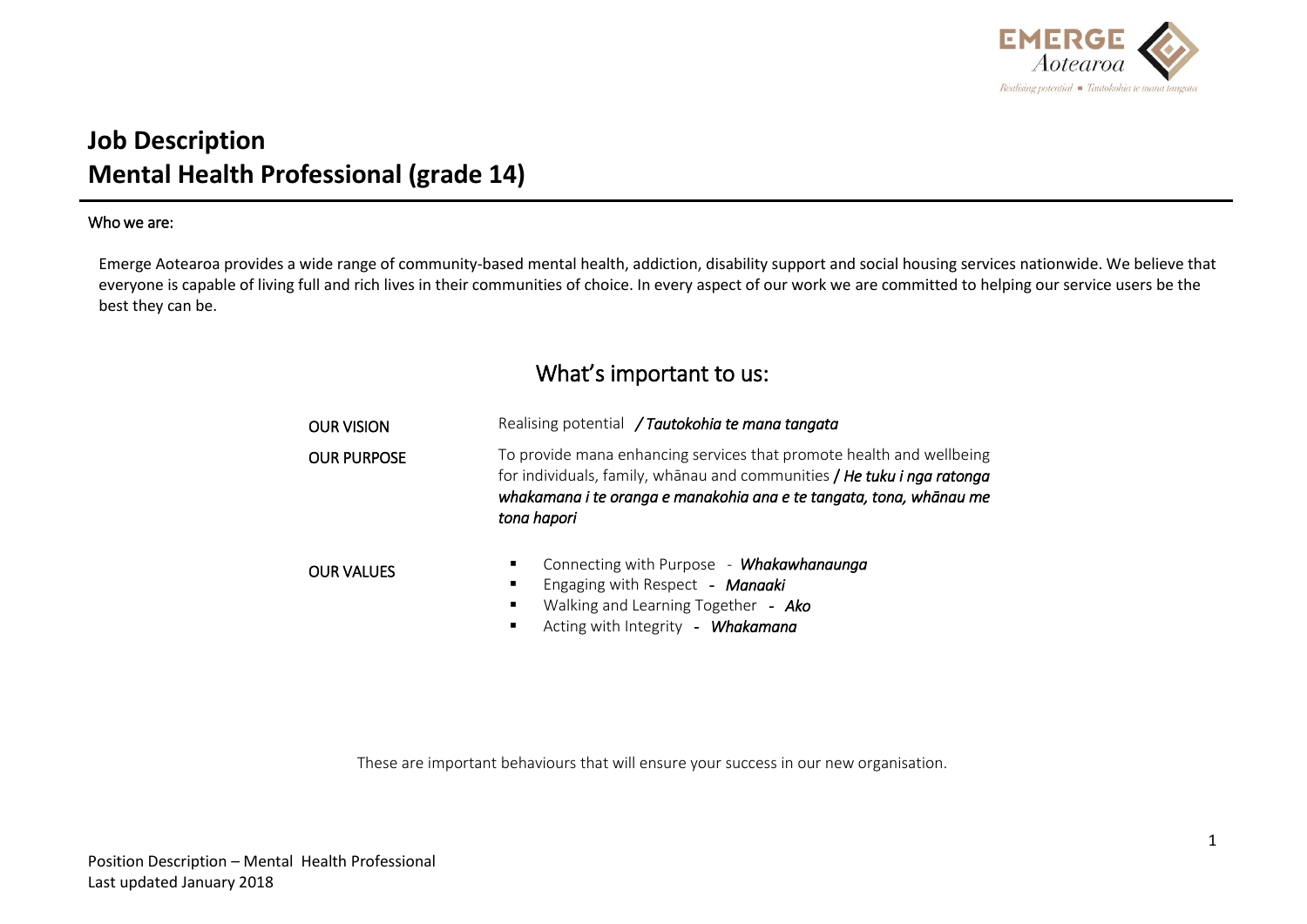

# Reporting To: Service Manager Position Purpose To integrate clinical expertise, knowledge and competencies with recovery approaches in order to provide quality services to clients and their family/whanau To support clients in working toward their personal goals and aspirations by using professional skills, coaching and supporting other team members To complete and/or assist Support Workers to complete client pathway and other key documentation Key Relationships Position Delegations/Financial Responsibilities Internal: Colleagues (including Service Manager, District Manager, Clinical Specialist, Support Workers and Peer Support Workers) Emerge Aoteoroa Regional Management Team Quality team (including Quality Manager, Service Improvement Manager and Practice Leads) External: • Clients Clients family/whanau DHB staff and other NGOs Government Agencies Clinical Teams and other healthcare professionals Delegated Authority: (operating expenditure) In accordance with the Delegations Framework Other Delegations: nil Total Budget Responsibility: nil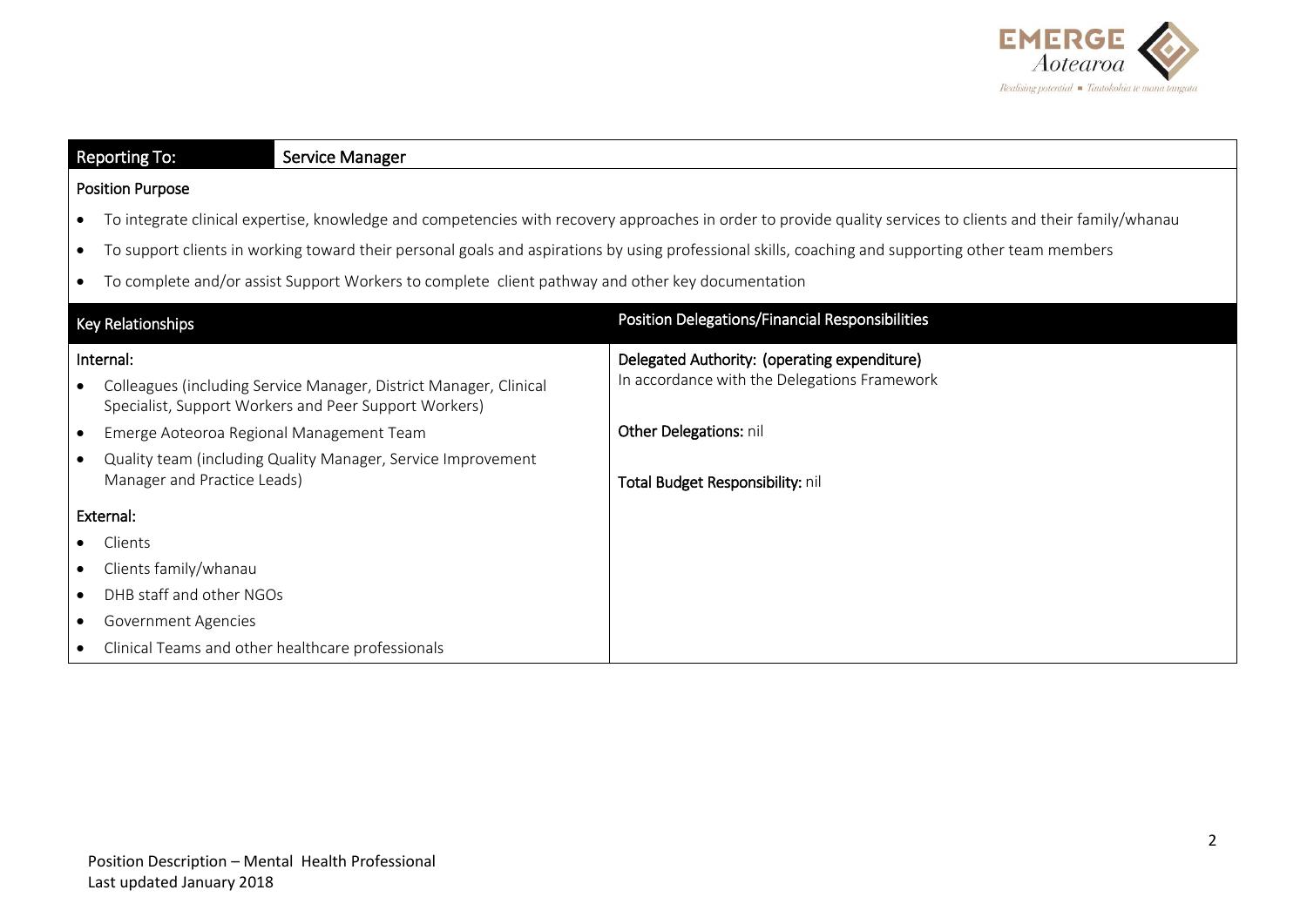

# Key Responsibilities and Performance Measures

|                                       | Client and Family/whanau support<br>How achievement will be measured                                                                            |                                                                                                                                                      |  |  |  |
|---------------------------------------|-------------------------------------------------------------------------------------------------------------------------------------------------|------------------------------------------------------------------------------------------------------------------------------------------------------|--|--|--|
|                                       | Establish rapport and maintain positive relationships with the clients and                                                                      | Positive relationships are developled with the clients and their whanau                                                                              |  |  |  |
|                                       | family/whanau                                                                                                                                   | Client support is tailored to the individual and takes into account their physical,<br>$\blacksquare$                                                |  |  |  |
| ٠                                     | Provide clinical expertise within the service that both ensures and advocates for<br>safe management and effective service provision to clients | emotional, spiritual and cultural requirements                                                                                                       |  |  |  |
| $\blacksquare$                        | Work in partnership with clients so that they set challenging goals and have a                                                                  | Clients are able to carry out tasks important for daily living and are able to live<br>more independent lives                                        |  |  |  |
|                                       | plan to achieve their goals                                                                                                                     | Client/family feedback indicates satisfaction with client care                                                                                       |  |  |  |
| ٠                                     | Use appropriate assessment tools to help clients make decisions.                                                                                | Clients are aware of the services being delivered                                                                                                    |  |  |  |
| $\blacksquare$                        | Assist clients to develop and maintain daily living skills                                                                                      | They help create an environment where clients want to achieve their goals                                                                            |  |  |  |
| ٠                                     | Contribute specialist skills as required to complete client assessment and<br>monitoring processes.                                             |                                                                                                                                                      |  |  |  |
| ٠                                     | Monitor clients level of well being                                                                                                             |                                                                                                                                                      |  |  |  |
| Documentation/Risk Management/Quality |                                                                                                                                                 |                                                                                                                                                      |  |  |  |
|                                       |                                                                                                                                                 | How achievement will be measured                                                                                                                     |  |  |  |
|                                       | Practice within the organisation's Service Delivery framework, including                                                                        | The organisation's service delivery framework is followed<br>$\blacksquare$                                                                          |  |  |  |
|                                       | adherence to relevant policies, procedures, service delivery focus, the Ti Kainga                                                               | Safety/risk mangement plans are put in place<br>٠                                                                                                    |  |  |  |
|                                       | framework and client rights<br>Oversee the formulation, implementation and adherence to client safety/risk                                      | Potential risk situations are identified and colleagues are notified e.g. at<br>handover regarding behaviors to watch for                            |  |  |  |
|                                       | plans, including support, relapse prevention and (safety plan) risk management<br>plans, in consultaiton with clinical teams.                   | In high risk situations, appropriate and timely direction and assistance is                                                                          |  |  |  |
|                                       | Assess and manage potential and actual client risks, ensuring appropriate                                                                       | provided to others                                                                                                                                   |  |  |  |
|                                       | documentation, reporting and communication                                                                                                      | All client processes are accurately documented in accordance with organisation                                                                       |  |  |  |
| $\blacksquare$                        | Ensure that client documentation is of a high standard and coach others to write                                                                | policy and standards                                                                                                                                 |  |  |  |
|                                       | and maintain high quality documents.                                                                                                            | Appropriate parties are notified during or immediately after a high risk situation.<br>The correct documentation (e.g. incident report) is completed |  |  |  |
|                                       | Oversee client documentation from entry through to exit, including Client<br>Pathway assessments and Support Needs Assessments                  | Client documentation for audits is completed on time and are accurate                                                                                |  |  |  |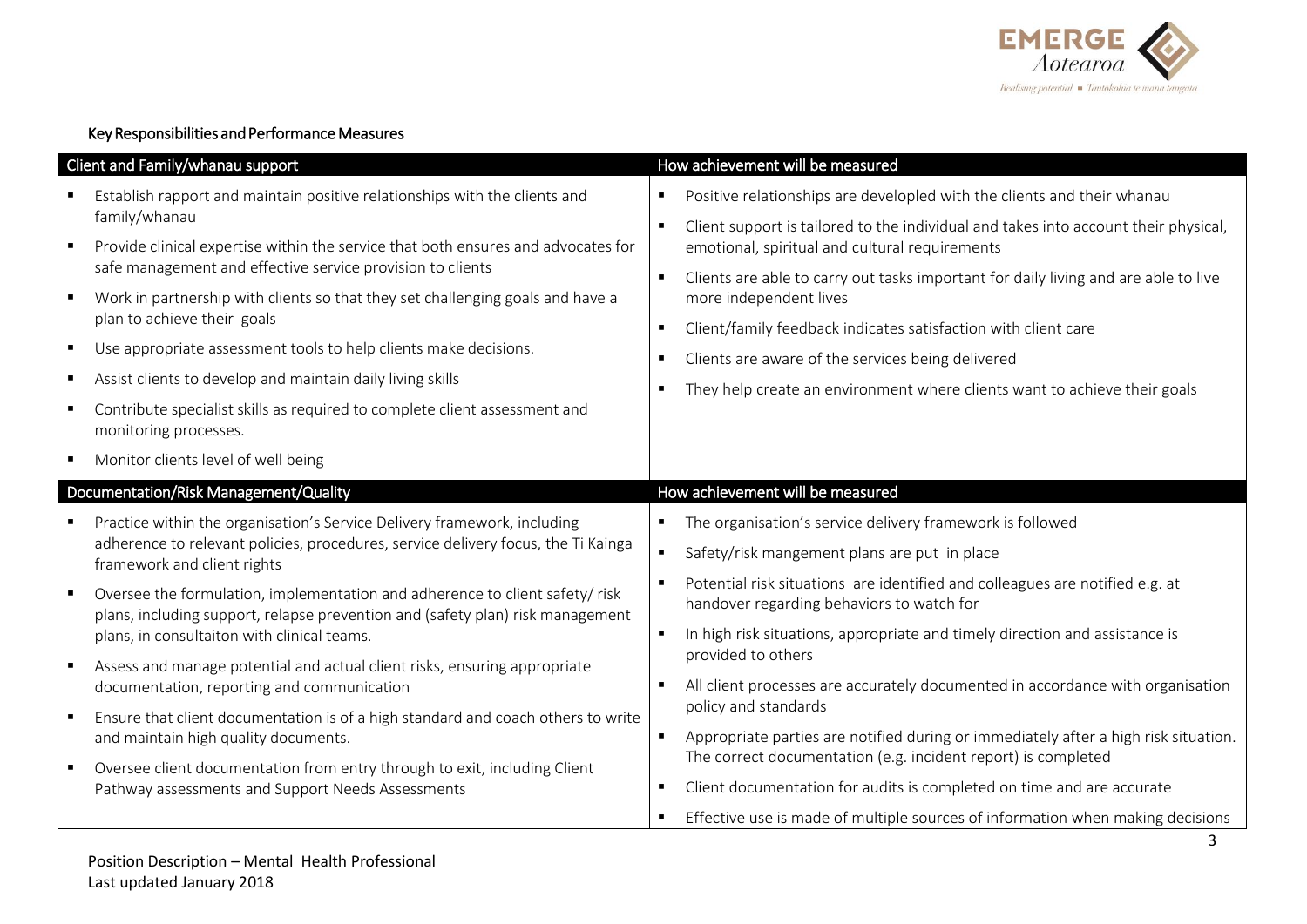

| Take the lead in situations where there is identified risk. Provide support and<br>direction to other staff during times of risk and ensure that client safety is<br>paramount<br>Monitor the ongoing mental health status of clients<br>Supervising/Coaching others<br>Role model the organisation's values and best practice clinical skills<br>$\blacksquare$<br>Proactively improve the knowledge of others (including Support Workers and<br>Service Managers) by sharing specialist knowledge of mental illness and/or<br>addiction<br>Assist Support Workers to understand their boundaries and scope of practice<br>$\blacksquare$ | e.g. support plans, observations from others, changes in client status<br>Decisions are made using relevant organisational tools, best practice knowledge<br>$\blacksquare$<br>and organizational policies<br>Client documentation is complete and up to date<br>п<br>How achievement will be measured<br>Proactive and and timely expertise and support is provided which demonstrably<br>develops the skills and knowledge of others<br>Feedback from Support Workers indicates that they feel comfortable<br>$\blacksquare$<br>approaching the Mental Health Professional for support and that the coaching<br>provided isppropriate, and helps the Support Workers to improve their practice |
|--------------------------------------------------------------------------------------------------------------------------------------------------------------------------------------------------------------------------------------------------------------------------------------------------------------------------------------------------------------------------------------------------------------------------------------------------------------------------------------------------------------------------------------------------------------------------------------------------------------------------------------------|--------------------------------------------------------------------------------------------------------------------------------------------------------------------------------------------------------------------------------------------------------------------------------------------------------------------------------------------------------------------------------------------------------------------------------------------------------------------------------------------------------------------------------------------------------------------------------------------------------------------------------------------------------------------------------------------------|
| Provide a safe environment for coaching to take place and coach Support<br>$\blacksquare$<br>Workers to find the best solutions for clients<br>Provide positive reinforcement to build client confidence<br>Support individual supervision of Support Workers where this is required                                                                                                                                                                                                                                                                                                                                                       | The value of Ako is demonstrated. This includes viewing mistakes or shortfalls as<br>$\blacksquare$<br>areas for development                                                                                                                                                                                                                                                                                                                                                                                                                                                                                                                                                                     |
| Informing others                                                                                                                                                                                                                                                                                                                                                                                                                                                                                                                                                                                                                           | How achievement will be measured                                                                                                                                                                                                                                                                                                                                                                                                                                                                                                                                                                                                                                                                 |
| Attend and actively contribute to team meetings<br>Provide the information that clients require so that they are able to make<br>informed choices<br>Provide information in a way that clients and their family can understand                                                                                                                                                                                                                                                                                                                                                                                                             | Actively participates in client clinical reviews and MDT meetings<br>Clients are adequately informed of resources and other agencies that can<br>assist them with their recovery<br>Meeting notes reflectkey information required in handovers to other staff                                                                                                                                                                                                                                                                                                                                                                                                                                    |
| Provide updates about client status to colleaguesandappropriate external<br>$\blacksquare$<br>stakeholders as required<br>Ensure all information relating to clients is clearly documented in client notes                                                                                                                                                                                                                                                                                                                                                                                                                                 | The Service manager is informed of any potential risk, changes in the client<br>status or other relevant information pertaining to the client<br>Information provided to clinical teams is timely and accurate                                                                                                                                                                                                                                                                                                                                                                                                                                                                                   |
| <b>Professional Development</b>                                                                                                                                                                                                                                                                                                                                                                                                                                                                                                                                                                                                            |                                                                                                                                                                                                                                                                                                                                                                                                                                                                                                                                                                                                                                                                                                  |
| Seek out and undertake relevant organizational training                                                                                                                                                                                                                                                                                                                                                                                                                                                                                                                                                                                    | Records show evidence of training and that professional development is taking<br>٠<br>place                                                                                                                                                                                                                                                                                                                                                                                                                                                                                                                                                                                                      |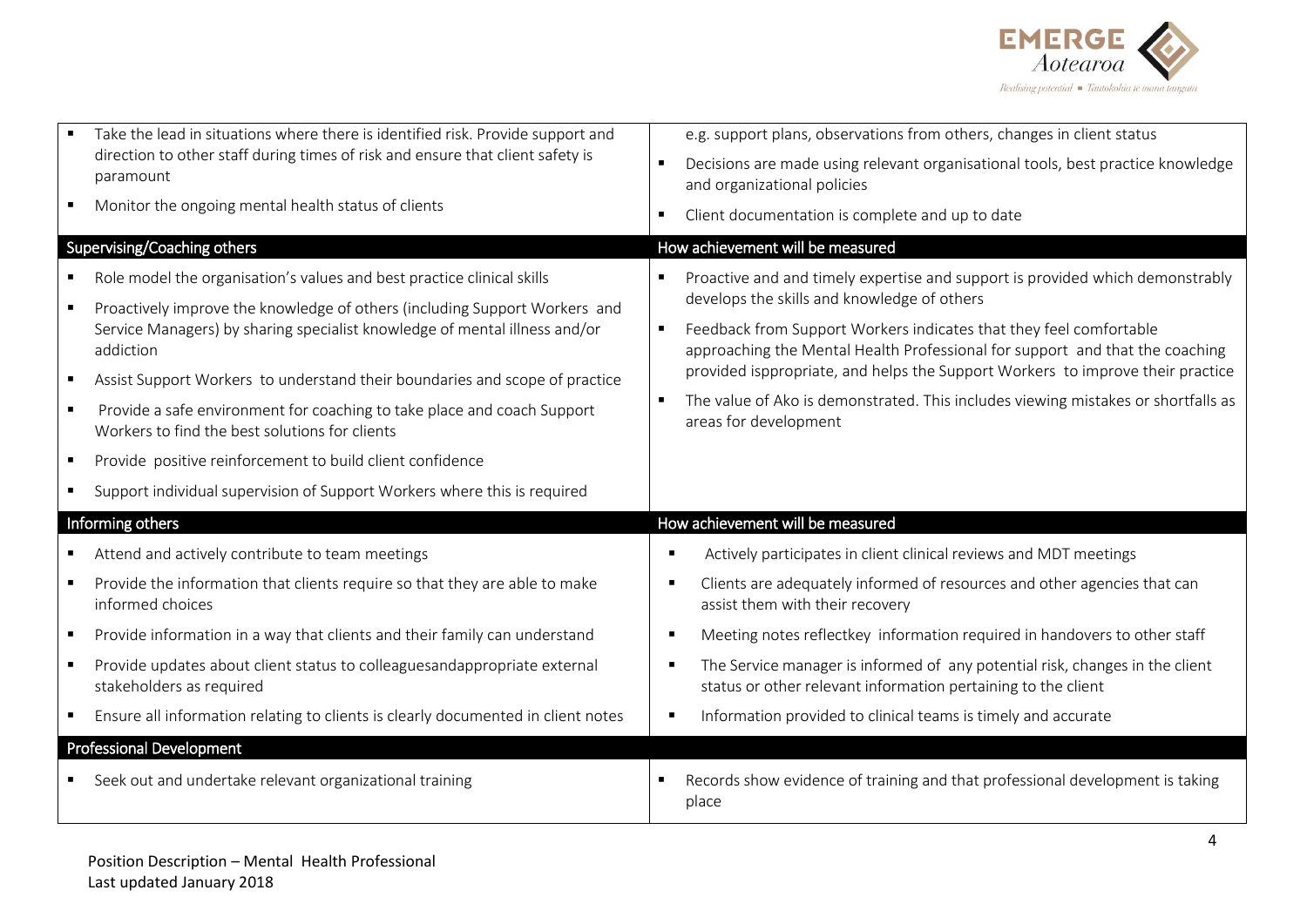

| Actively participate in professional supervision and development - as directed<br>by line manager<br>Maintains links with professional body including attending relevant training,<br>education and meetings<br>Work with the line manager to find solutions to address identified development<br>$\blacksquare$<br>gaps | Individual development plans are completed and progress is ongoing<br>Their APC is maintained<br>Professional competencies are maintained<br>Useful assistance is provided to addrdss identified development needs |
|--------------------------------------------------------------------------------------------------------------------------------------------------------------------------------------------------------------------------------------------------------------------------------------------------------------------------|--------------------------------------------------------------------------------------------------------------------------------------------------------------------------------------------------------------------|
| <b>Health and Safety</b>                                                                                                                                                                                                                                                                                                 | How achievement will be measured                                                                                                                                                                                   |
| Understand and follow Health and Safety policies                                                                                                                                                                                                                                                                         | Organisation Health & Safety policies are followed                                                                                                                                                                 |
| Identify and escalate workplace hazards                                                                                                                                                                                                                                                                                  | They attend mandatory Health & Safety training                                                                                                                                                                     |
| Carry out any allocated cleaning, maintenance, safety and security activities as<br>part of the team                                                                                                                                                                                                                     | Health & Safety incidents are appropriately reported (and escalated if<br>appropriate)                                                                                                                             |
| <b>Valuing Diversity</b>                                                                                                                                                                                                                                                                                                 | How achievement will be measured                                                                                                                                                                                   |
| Incorporate the principals of Te Tiriti o Waitangi into daily practice                                                                                                                                                                                                                                                   | The cultural needs of the client are met $-$ as evidenced by client feedback                                                                                                                                       |
| Ensure that the services provided are culturally appropriate                                                                                                                                                                                                                                                             | Client plans incorporate cultural needs (where relevant)<br>л                                                                                                                                                      |
| Show a genuine interest of the backgrounds/cultures of clients served                                                                                                                                                                                                                                                    | Understands the basic concepts, protocols, greeting and practice of the clients<br>п                                                                                                                               |
| Be aware of and use the resources available when working with people of                                                                                                                                                                                                                                                  | they primarily work with                                                                                                                                                                                           |
| different cultures                                                                                                                                                                                                                                                                                                       | Works effectively with different client groups (in terms of culture, age, level of<br>л<br>disability etc.) as evidenced by client feedback                                                                        |

### **Person Specification**

It is essential that the person in the role operates in a manner which displays:

- An unequivocal commitment to respecting the rights and supporting those with mental distress
- A willingness to develop, coach and support staff to ensure their skill/knowledge base continues to grow
- A genuine commitment to our values and embraces our culture specifically our commitment to Maori and Pasifika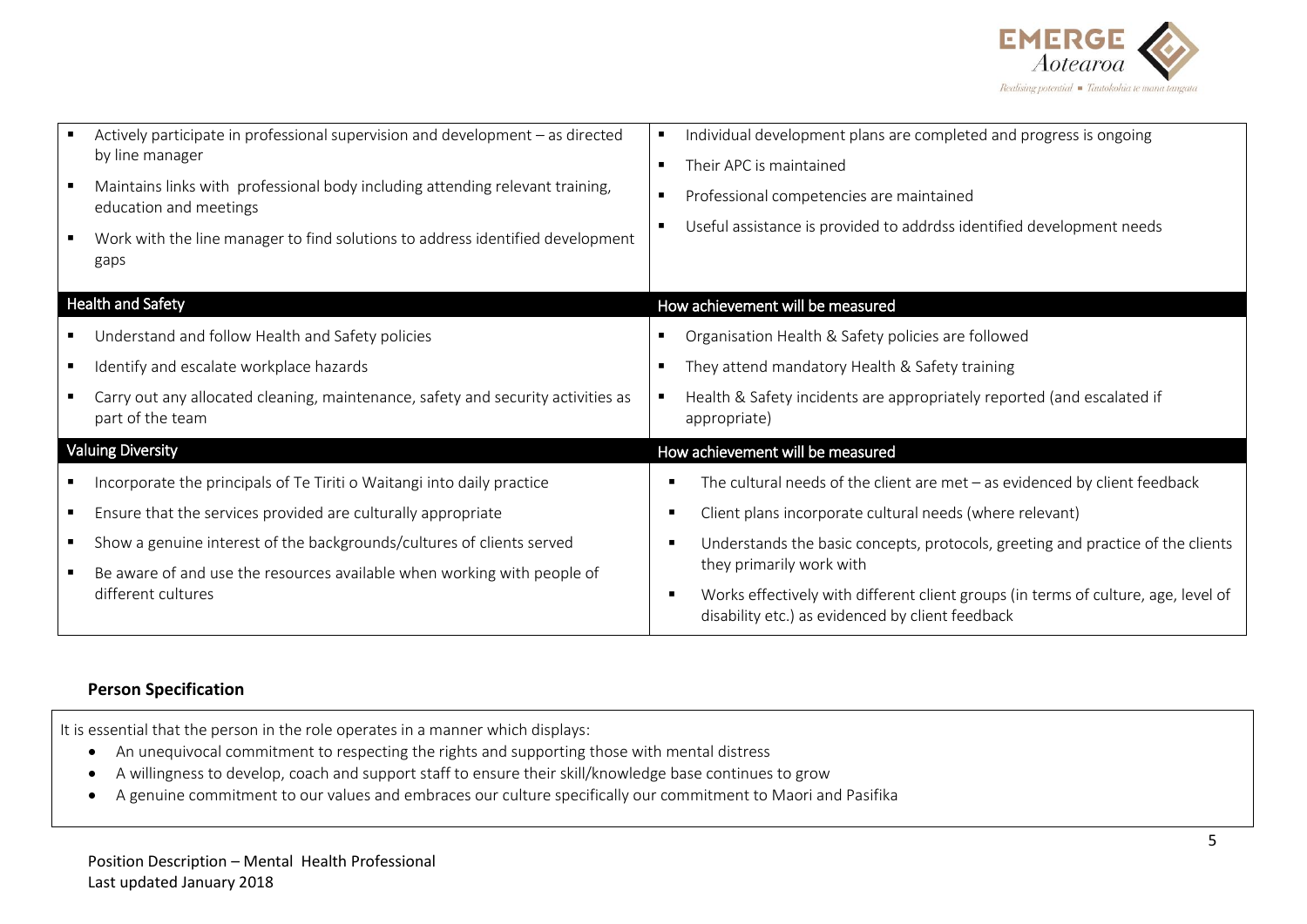

| <b>Behavioural Competencies</b>     |                                                                                                                                                                                                                                                                                                                                                                                                                          |  |
|-------------------------------------|--------------------------------------------------------------------------------------------------------------------------------------------------------------------------------------------------------------------------------------------------------------------------------------------------------------------------------------------------------------------------------------------------------------------------|--|
| Competency                          | Behaviour                                                                                                                                                                                                                                                                                                                                                                                                                |  |
| Coaching and Mentoring              | Supports, guides and coaches others in their practice and decision making. Uses their expertise and knowledge in Mental Health to upskill<br>others                                                                                                                                                                                                                                                                      |  |
| <b>Ensures Accountability</b>       | Succeeds personally and professionally through the application of a positive, solution focused approach to adversity, disappointment and<br>challenging situations; Ensures that they hold themselves and others responsible for achieving desired outcomes (e.g. achieving audit<br>standards). Accepts responsibility for work and actions. Strives to deliver outcomes as agreed with their line manager.             |  |
| Values diversity and<br>differences | Ensures that appropriate cultural practices are incorporated throughout the service; Appreciating the strengths, insights and ideas of<br>people; being curious to build awareness of differences and supporting diversity in others; striving to uphold the human rights of individuals;<br>uses strategies to challenge stigma and discrimination; promotes a valued place for clients within Emerge Aotearoa services |  |
| <b>Communicates Effectively</b>     | Is able to change communication style to suit the audience. Communicates all required information so that staff and clients can make<br>informed decisions. Can communicate effectively in reports, client notes and verbally. Communicated important information to staff at team<br>meetings and at handover                                                                                                           |  |
| Right relationships                 | Can effectively build and maintain positive working relationships with colleagues, clients and external stakeholders such as clinical teams.                                                                                                                                                                                                                                                                             |  |
| Client Focus                        | Always keeps the client in mind when making decisions; remains solution focused at all time; builds rapport with clients and their whanau                                                                                                                                                                                                                                                                                |  |

## Experience, Qualifications & Skills

#### Essential

- Registration with a Professional Body covered by CHPA 2003 Act or Social Worker Registration Act 2003 or DAPAANZ
- Tertiary level qualification in a relevant discipline e.g. nursing, social work, occupational therapy
- **Current full APC**
- Health sector/social services sector or related experience, including experience working with individuals and family whanau and of supporting and developing others
- Ability to work with and without direct supervision
- Excellent English written and verbal communication skills
- Intermediate skills in Microsoft Office applications.
- Experience and ability to use electronic client information systems
- Full, clean driver license

#### Desirable

- Experience working in Mental Health and/or Addictions or the Disability sector
- Proven experience of working effectively with individuals and family whanau in a complex needs environment